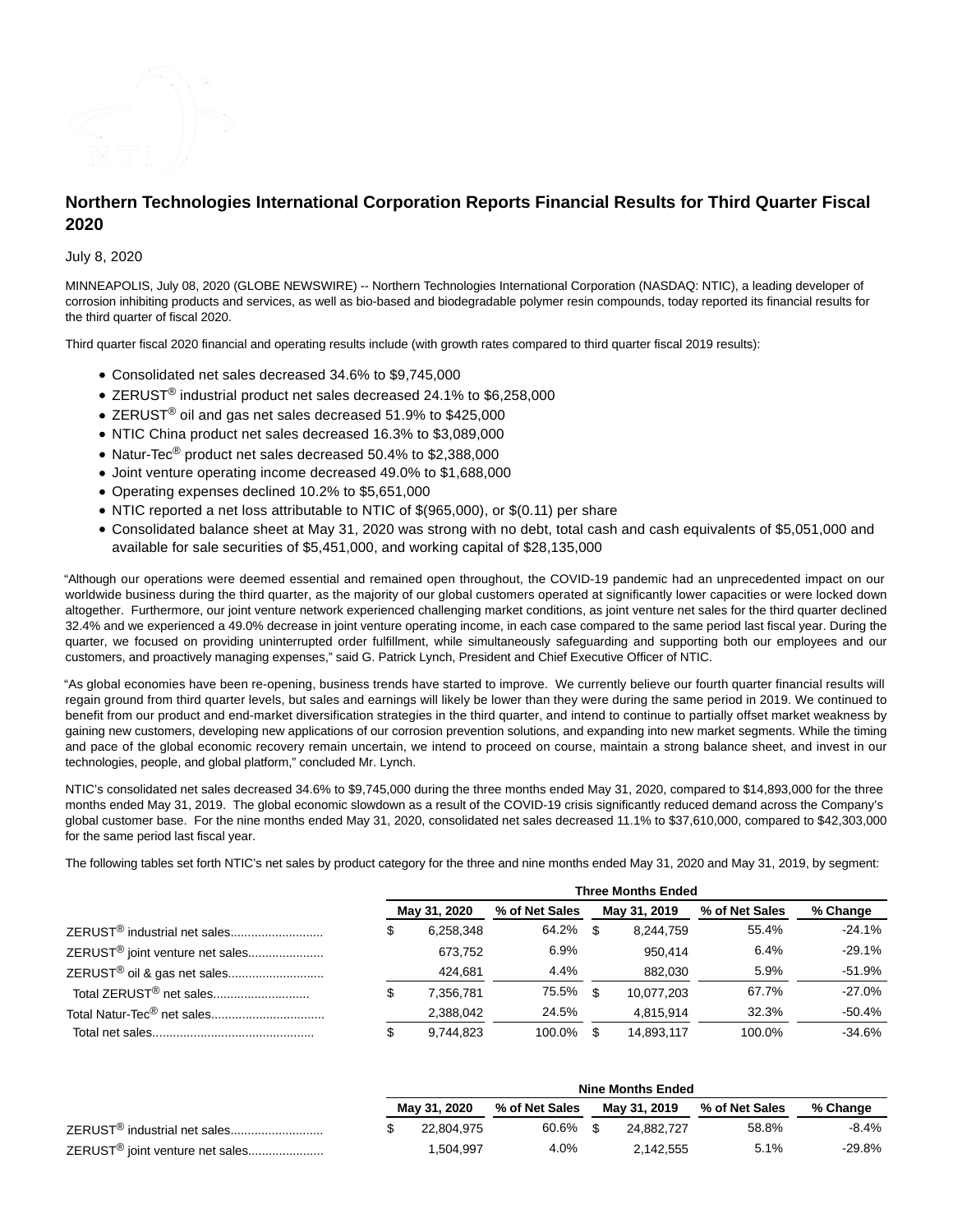| ZERUST <sup>®</sup> oil & gas net sales | 2,012,543  | 5.4%   | 2.225.490  | 5.3%   | -9.6%  |
|-----------------------------------------|------------|--------|------------|--------|--------|
| Total ZERUST <sup>®</sup> net sales     | 26.322.515 | 70.0%  | 29.250.772 | 69.1%  | -10.0% |
|                                         | 11.287.491 | 30.0%  | 13.051.801 | 30.9%  | -13.5% |
|                                         | 37.610.006 | 100.0% | 42.302.573 | 100.0% | -11.1% |

NTIC's joint venture operating income decreased 49.0% to \$1,688,000 during the three months ended May 31, 2020, compared to joint venture operating income of \$3,311,000 during the three months ended May 31, 2019. This decrease was attributable to a corresponding reduction in total net sales of the joint ventures, as fees for services provided to joint ventures are primarily a function of the net sales of NTIC's joint ventures, which decreased 32.4% to \$18,782,000 during the three months ended May 31, 2020, compared to \$27,774,000 for the three months ended May 31, 2019. Year-to-date, NTIC's joint venture operating income decreased 29.7% to \$6,958,000, compared to joint venture operating income of \$9,896,000 during the nine months ended May 31, 2019. Net sales of NTIC's joint ventures decreased 20.3% to \$68,532,000 during the nine months ended May 31, 2020, compared to \$86,004,000 for the nine months ended May 31, 2019.

Operating expenses, as a percent of net sales, for the third quarter of fiscal 2020 were 58.0%, compared to 42.3% for the same period last fiscal year due to the reduction in third quarter net sales. On a dollar basis, third quarter operating expenses declined 10.2% because of reduced selling, general and administrative, and research and development expenses. Year-to-date, operating expenses, as a percent of net sales, were 47.9%, compared to 42.2% for the same period last fiscal year.

The company reported a net loss attributable to NTIC for the third quarter of fiscal 2020 of \$965,000, or a loss of \$0.11 per diluted share, compared to net income of \$1,482,000, or \$0.16 per diluted share for the same period last fiscal year. For the nine months ended May 31, 2020, net income attributable to NTIC was \$427,000, or \$0.05 per diluted share, from \$4,381,000, or \$0.46 per diluted share for the same period last fiscal year.

NTIC's balance sheet remains strong, with no debt, and working capital of \$28,135,000 at May 31, 2020, including \$5,051,000 in cash and cash equivalents and \$5,451,000 in available for sale securities, compared to \$25,461,000 of working capital at August 31, 2019, including \$5,857,000 in cash and cash equivalents and \$3,565,000 in available for sale securities.

At May 31, 2020, the company had \$21,942,000 of investments in joint ventures, of which over \$10,800,000 or 50%, is cash, with the remaining balance primarily invested in other working capital.

### **Conference Call and Webcast**

NTIC will host a conference call today at 8:00 a.m. Central Time to review its results of operations for the third quarter of fiscal 2020 and its outlook, followed by a question and answer session. The conference call will be available to interested parties through a live audio webcast available through NTIC's website at www.ntic.com or https://ntic.gcs-web.com/events-presentations where the webcast will be archived and accessible for at least 12 months. The dial-in number for the conference call is (877) 670-9776 and the confirmation code is 9542688.

#### **About Northern Technologies International Corporation**

Northern Technologies International Corporation develops and markets proprietary environmentally beneficial products and services in over 60 countries either directly or via a network of subsidiaries, joint ventures, independent distributors and agents. NTIC's primary business is corrosion prevention marketed primarily under the ZERUST® brand. NTIC has been selling its proprietary ZERUST<sup>®</sup> rust and corrosion inhibiting products and services to the automotive, electronics, electrical, mechanical, military and retail consumer markets for over 40 years and in recent years has targeted and expanded into the oil and gas industry. NTIC offers worldwide on-site technical consulting for rust and corrosion prevention issues. NTIC's technical service consultants work directly with the end users of NTIC's products to analyze their specific needs and develop systems to meet their technical requirements. NTIC also markets and sells a portfolio of bio-based and biodegradable polymer resins and finished products marketed under the Natur-Tec<sup>®</sup> brand.

### **Forward-Looking Statements**

Statements contained in this release that are not historical information are forward-looking statements within the meaning of the Private Securities Litigation Reform Act of 1995. Such statements include NTIC's belief that while fourth quarter results will continue to be adversely affected by the COVID-19 pandemic, they will regain ground from third quarter levels, but sales and earnings will likely be lower than they were during the same period in 2019 and NTIC's intent to partially offset market weakness by gaining new customers, developing new applications of its corrosion prevention solutions, and expanding into new market segments and its intent to proceed on course, maintain a strong balance sheet, and invest in its technologies, people, and global platform, and other statements that can be identified by words such as "believes," "continues," "expects," "anticipates," "intends," "potential," "outlook," "will," "may," "would," "should," "guidance" or words of similar meaning, the use of future dates and any other statements that are not historical facts. Such forward-looking statements are based upon the current beliefs and expectations of NTIC's management and are inherently subject to risks and uncertainties that could cause actual results to differ materially from those projected or implied. Such potential risks and uncertainties include, but are not limited to, in no particular order: the effects of the COVID-19 pandemic on NTIC's business and operating results; the ability of NTIC to pay dividends; the effect of economic uncertainty and trade disputes; NTIC's dependence on the success of its joint ventures and fees and dividend distributions that NTIC receives from them; NTIC's relationships with its joint ventures and its ability to maintain those relationships; NTIC's dependence on its joint venture in Germany in particular due to its significance and the effect of a termination of this or its other joint ventures on NTIC's business and operating results; the ability of NTIC China to achieve significant sales; costs and expenses incurred by NTIC in connection with its ongoing litigation against its former Chinese joint venture partner; the effect of the United Kingdom's proposed exit from the European Union, economic slowdown and political unrest; risks associated with NTIC's international operations; exposure to fluctuations in foreign currency exchange rates and tariffs, including in particular the Euro compared to the U.S. dollar; the health of the U.S. and worldwide economies, including in particular the U.S. automotive industry; the level of growth in NTIC's markets; NTIC's investments in research and development efforts; acceptance of existing and new products; timing of NTIC's receipt of purchase orders under supply contracts; variability in sales to customers in the oil and gas industry and the effect on NTIC's quarterly financial results; increased competition; the costs and effects of complying with changes in tax, fiscal, government and other regulatory policies, including the new tax reform law, which could result in a write-down of our deferred tax assets, and rules relating to environmental, health and safety matters; pending and potential litigation; and NTIC's reliance on its intellectual property rights and the absence of infringement of the intellectual property rights of others. More detailed information on these and additional factors which could affect NTIC's operating and financial results is described in the company's filings with the Securities and Exchange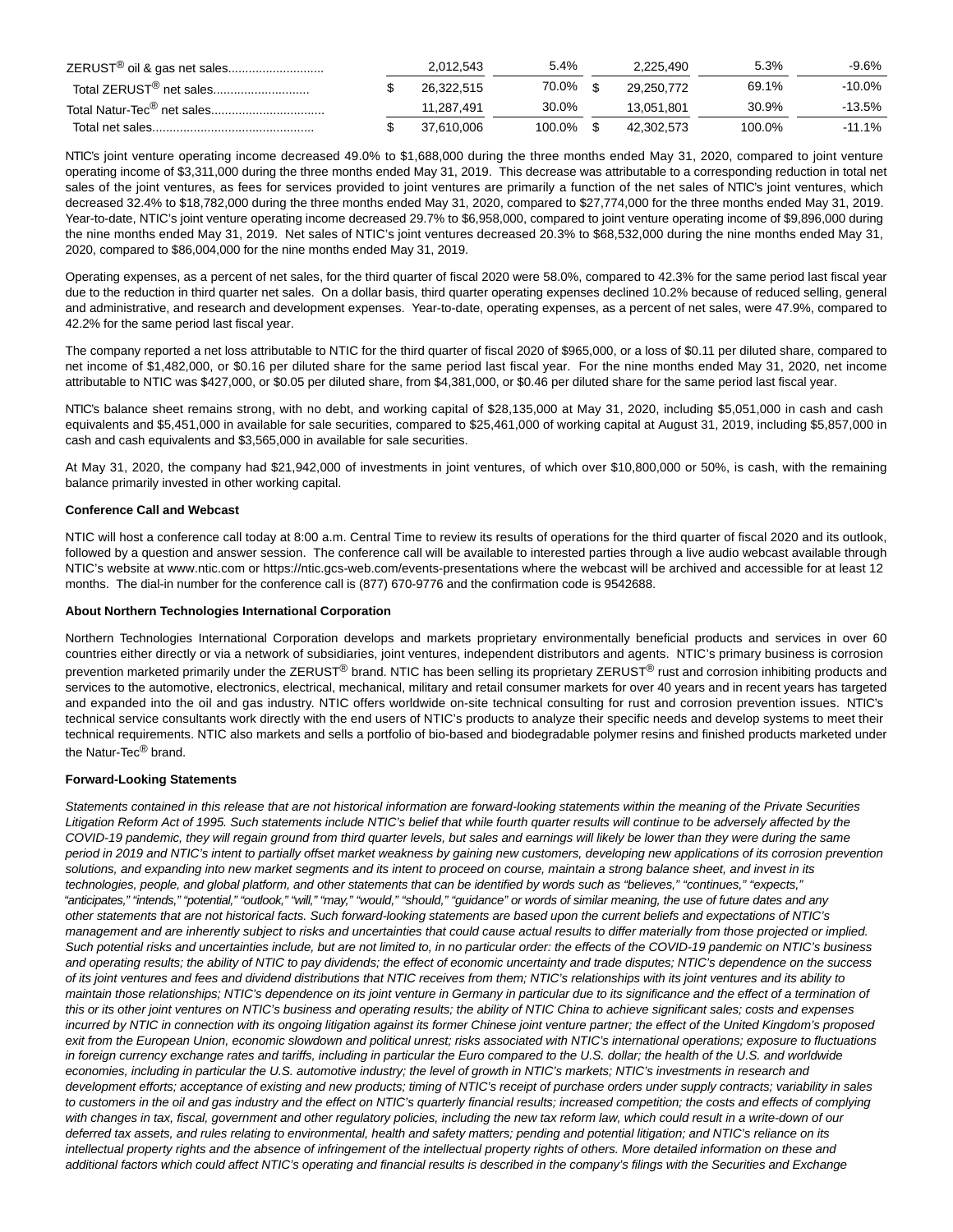Commission, including its most recent annual report on Form 10-K for the fiscal year ended August 31, 2019 and subsequent quarterly reports on Form 10-Q. NTIC urges all interested parties to read these reports to gain a better understanding of the many business and other risks that the company faces. Additionally, NTIC undertakes no obligation to publicly release the results of any revisions to these forward-looking statements, which may be made to reflect events or circumstances occurring after the date hereof or to reflect the occurrence of unanticipated events.

## **NORTHERN TECHNOLOGIES INTERNATIONAL CORPORATION AND SUBSIDIARIES CONSOLIDATED BALANCE SHEETS AS OF MAY 31, 2020 (UNAUDITED) AND AUGUST 31, 2019 (AUDITED)**

|                                                                                                | May 31, 2020     | August 31, 2019  |
|------------------------------------------------------------------------------------------------|------------------|------------------|
| <b>ASSETS</b>                                                                                  |                  |                  |
| <b>CURRENT ASSETS:</b>                                                                         |                  |                  |
| Cash and cash equivalents                                                                      | \$<br>5,050,722  | \$<br>5,856,758  |
| Available for sale securities                                                                  | 5,450,693        | 3,565,258        |
| Receivables:                                                                                   |                  |                  |
| Trade excluding joint ventures, less allowance for doubtful accounts                           |                  |                  |
| of \$65,000 at May 31, 2020 and August 31, 2019                                                | 7,544,886        | 9,779,518        |
| Trade joint ventures                                                                           | 857,377          | 824,473          |
| Fees for services provided to joint ventures                                                   | 876,120          | 1,268,000        |
| Income taxes                                                                                   | 48,861           | 457,018          |
| Inventories                                                                                    | 12,080,765       | 10,488,728       |
| Prepaid expenses                                                                               | 696,010          | 1,062,609        |
| Total current assets                                                                           | 32,605,434       | 33,302,362       |
| PROPERTY AND EQUIPMENT, NET                                                                    | 6,963,968        | 7,358,159        |
| OTHER ASSETS:                                                                                  |                  |                  |
| Investments in joint ventures                                                                  | 21,942,063       | 24,207,339       |
| Deferred income taxes                                                                          | 1,728,946        | 1,634,258        |
| Patents and trademarks, net                                                                    | 839,535          | 1,008,969        |
| Operating lease right of use asset                                                             | 451,188          |                  |
| Total other assets                                                                             | 24,961,732       | 26,850,566       |
| <b>Total assets</b>                                                                            | \$<br>64,531,134 | \$<br>67,511,087 |
| LIABILITIES AND EQUITY                                                                         |                  |                  |
| <b>CURRENT LIABILITIES:</b>                                                                    |                  |                  |
| Accounts payable                                                                               | \$<br>2,348,016  | \$<br>4,505,531  |
| Income taxes payable                                                                           | 43,580           | 6,759            |
| Accrued liabilities:                                                                           |                  |                  |
| Payroll and related benefits                                                                   | 1,132,918        | 1,857,971        |
| Other                                                                                          | 809,028          | 1,471,532        |
| Current portion of operating lease                                                             | 136,714          |                  |
| <b>Total current liabilities</b>                                                               | 4,470,256        | 7,841,793        |
| LONG-TERM LIABILITIES:                                                                         |                  |                  |
| Operating lease, less current portion                                                          | 314,474          |                  |
| Total long-term liabilities                                                                    | 314,474          |                  |
| COMMITMENTS AND CONTINGENCIES                                                                  |                  |                  |
| EQUITY:                                                                                        |                  |                  |
| Preferred stock, no par value; authorized 10,000 shares; none issued and outstanding           |                  |                  |
| Common stock, \$0.02 par value per share; authorized 15,000,000 shares as of                   |                  |                  |
| May 31, 2020 and August 31, 2019; issued and outstanding 9,099,990 and 9,086,816, respectively | 182,000          | 181,736          |
| Additional paid-in capital                                                                     | 17,075,391       | 16,013,338       |
| Retained earnings                                                                              | 44,237,682       | 44,992,719       |
| Accumulated other comprehensive loss                                                           | (4,829,337)      | (4,593,178)      |
| Stockholders' equity                                                                           | 56,665,736       | 56,594,615       |
| Non-controlling interests                                                                      | 3,080,668        | 3,074,679        |
| Total equity                                                                                   | 59,746,404       | 59,669,294       |
| Total liabilities and equity                                                                   | 64,531,134       | \$<br>67,511,087 |